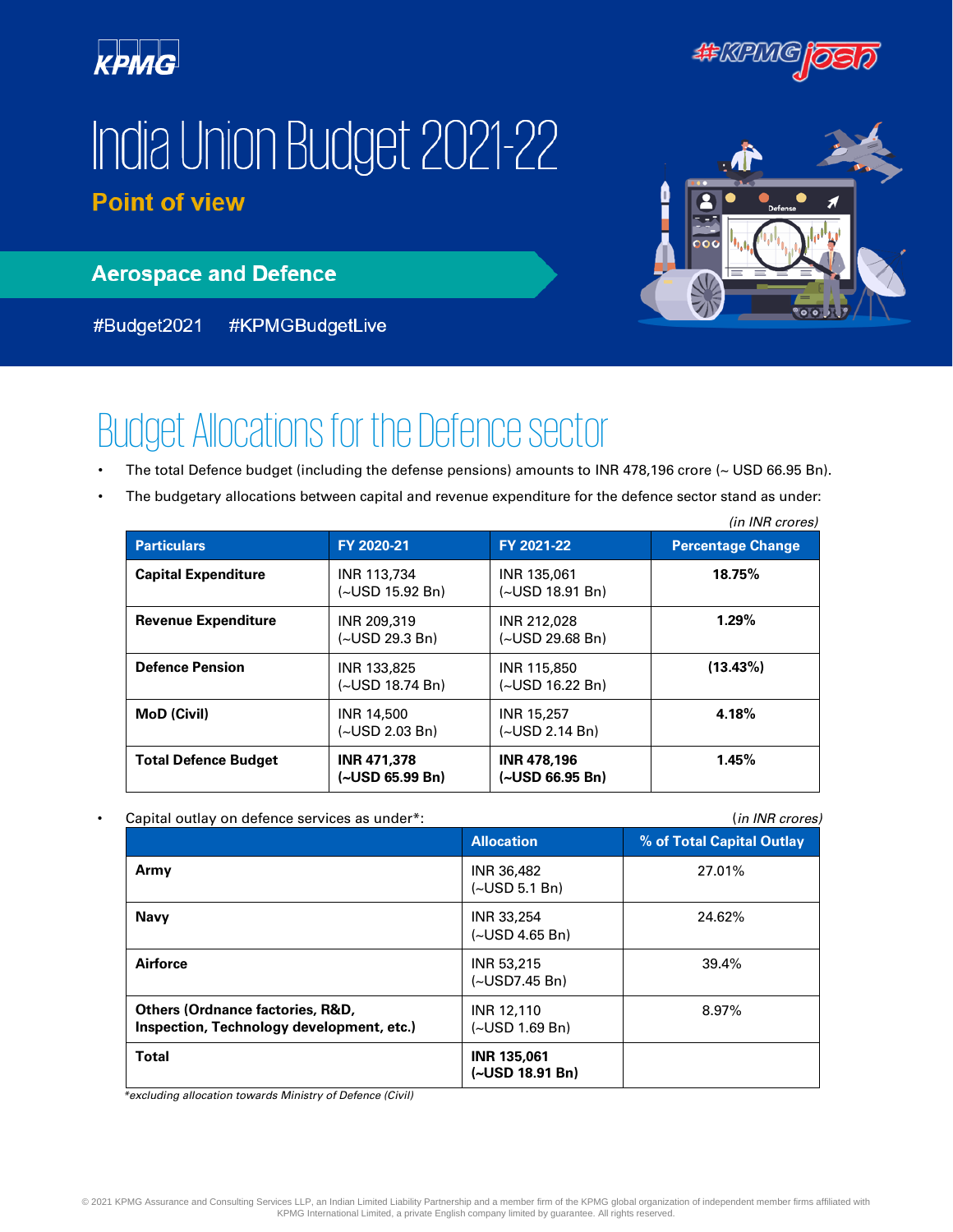• In the Revised Estimate for FY 20-21, the capital outlay for defence sector was increased to INR 134,510 crore (~USD 18.83 Bn) as compared to the budgeted estimate of INR 113,734 crore (~USD 15.92 Bn). The same was presumably owing to the result of the situation at the northern frontier. The capital outlay for this year has been pegged at INR 135,061 crore (~USD 18.91 Bn) which is in line with the revised estimate for previous year.

#### Key announcements for the Aerospace & Defence sector

- No change in direct tax rates proposed for corporates operating in the sector.
- Exemption for royalty income of a non-resident, on account of lease of an aircraft, paid by a unit of International Financial Services Centre (IFSC), under prescribed conditions.
- Introduction of a tax exemption on transfer of aircraft or aircraft engines by such units operating in IFSCs in specific situations.
- Next lot of airports will be monetized for operations and management concession in tier 2 and 3 towns and cities.
- Defence is classified as a strategic sector by the government with an intent to have minimum presence of the public sector enterprises in a Strategic sector.
- Rationalization of the provisions of Equalisation Levy (Digital Tax) to exclude consideration which are taxable as royalty or FTS in India. In addition clarifications provided in the definition of online sale of goods, online provision of services, and consideration received or receivable from e-commerce supply or services requiring everyone to revisit the impact of Digital Tax in India.
- Change in Basic Customs Duty rate:

| SI.<br><b>No</b> | <b>Tariff</b><br><b>Commodity</b> |                                                                                                                                                                                         | <b>Change in rate of Basic</b><br><b>Customs Duty</b> |    |
|------------------|-----------------------------------|-----------------------------------------------------------------------------------------------------------------------------------------------------------------------------------------|-------------------------------------------------------|----|
|                  |                                   |                                                                                                                                                                                         | <b>From</b>                                           | To |
| 1.0              | Anv<br>chapter                    | Components or parts, including engines, for<br>manufacture of aircraft or parts of such aircraft,<br>by Public Sector Units under Ministry of Defence<br>subject to condition specified | 2.5%                                                  | 0% |

Customs exemption notifications will be valid till  $31<sup>st</sup>$  March falling immediately after 2 years from the date of such notification. In addition, 2 years will be computed from 01<sup>st</sup> February 2021, for all existing notifications.

### Key policy takeaways for the Space sector

- The Department of Space (DoS) has been allocated INR 13,949 crore (~USD 1.9 Bn) in Budget 2021-22, out of which INR 8,228 crore (~USD 1.15 Bn) has been earmarked for capital expenditure. A steep hike of INR 4,449 crore (~USD 0.62 Bn) from the revised budget 2020-21, is a laudable move.
- Besides the above, in late 2020, the DoS announced the draft Spacecom Policy- 2020 to boost private participation in space activities and provides an opportunity for private companies in satellites, launches, and space-based services. With growing Government focus on space sector, it is expected from the private enterprises to leverage the opportunity of end-to end space activities on the back of strong start-up base.